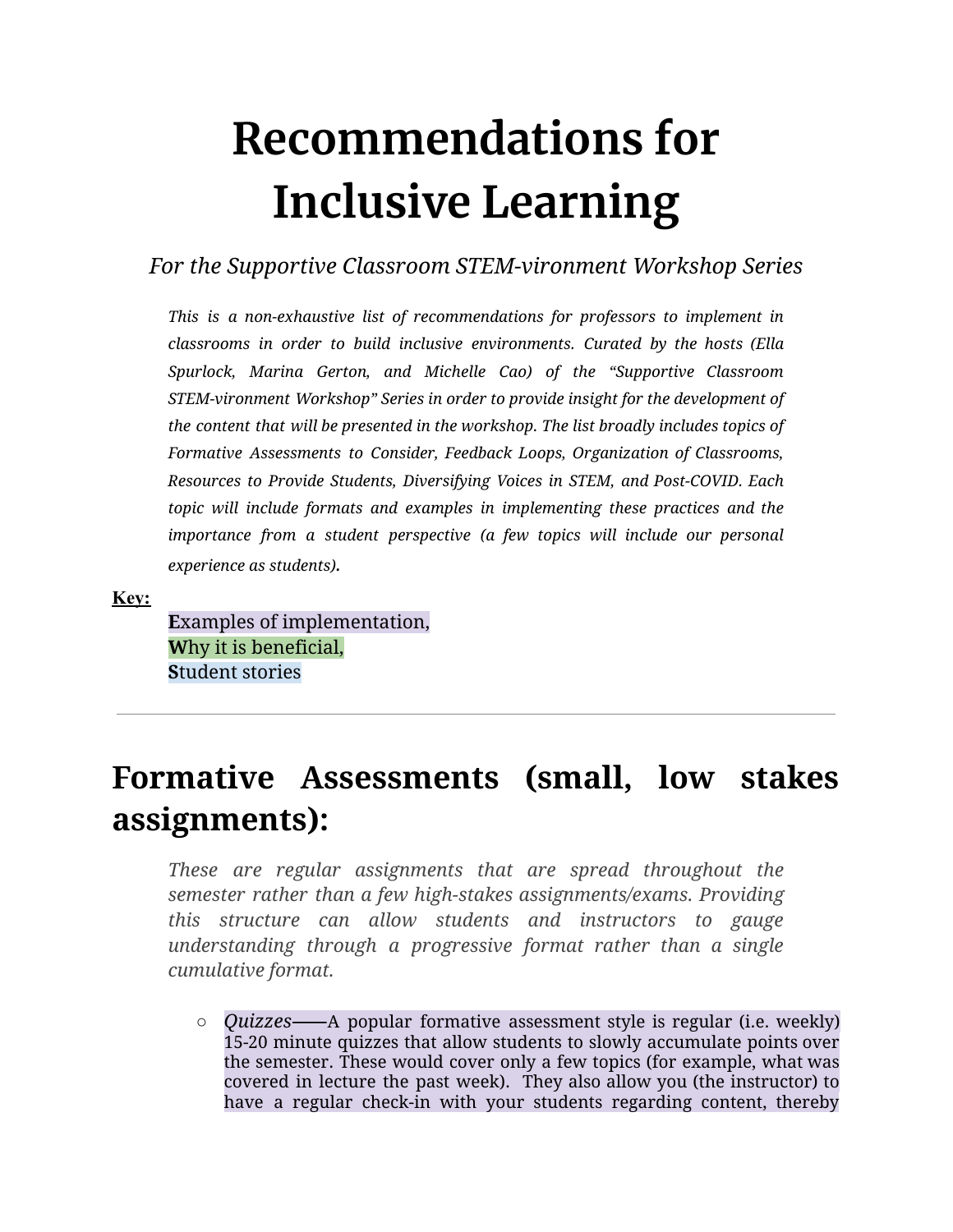showing you where students may still need help and allowing them to receive feedback on what they need to review.

- *Non-traditional Testing Methods*⸺It is beneficial to utilize assessments that are not strictly traditional exams. Exams are, by nature, rather high stakes and don't provide a super holistic or complete view of a student's understanding of a topic. Some examples include: exams with two parts (individual and group), multiple choice and long answer, swapping one midterm exam out for a research paper on specific topics, group projects, exam resubmissions, etc.
	- *■ Group Assessments/Resubmission Options---* This can be applied to either exams or quizzes, adding group portions of assessments can encourage growth mindsets and provide an opportunity for students to get points back. Students can both learn from relaying concepts to peers and hear about different ways their peers are understanding topics. Examples on how to structure these group assessments: individual portion (worth more points, we recommend 80%) and a group resubmission of the same questions (less points, 20%), individual portion with short answer questions and a group portion with different long answer questions, in-class individual portion and a take home optional group portion with a time period to submit by the end of day or 24hrs.
- *Pre-Class Assignments*⸺Another form would be utilizing bi-weekly or tri-weekly (depending upon your class format) pre-class assignments that are designed to be quite short (5-15 minutes) but introduce students to the topic(s) covered in the upcoming lecture. These also allow students to obtain points in a way that will make a difference overall to their grade but where a singular assignment will not make or break their grade.
- This particular practice ensures that, grade-wise, there is a safety net for students should they struggle with one particular topic (and the associated assignments/assessments) or format (e.g. proctored timed exams vs homework), have something unexpected come up that intrudes into their ability to complete course work, or just need a mental break for a week. All of these are important facets of maintaining flexibility for students, through recognizing their identities as human beings, while also acknowledging that learning is a process, and we cannot always grasp a concept the first time around.
- *○ Michelle:* "There are a few weeks in the semester where I have larger assignments due, exams, etc. that switch up my schedule for that particular week. I'll often put too much focus on the assignment or studying for an exam and find too little energy or have forgotten to do my pre-class assignments but I don't stress about missing a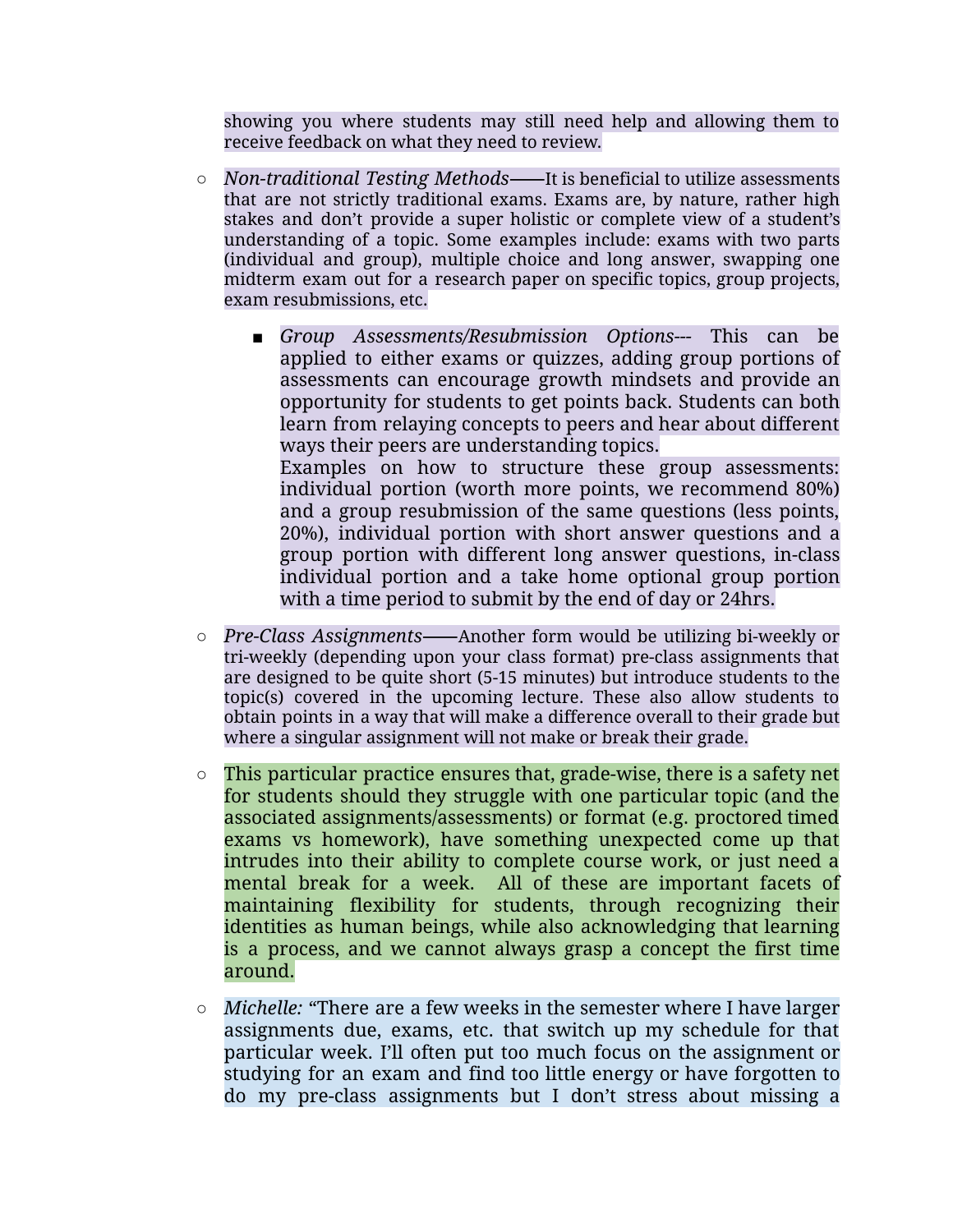pre-class assignment here or there because they're regular and only worth a few points… which won't largely affect my grade…"

*○ Marina:* I recently had a class that implemented weekly homeworks throughout the semester, which was great, but they were highly irregular and not worth much relative to the time we had to put in to complete them. They were released on different days each week, which would end up adjusting the due date in turn, so sometimes we had a week and a half between assignments, and sometimes only a couple days. This was incredibly hard as it meant that we couldn't really plan our schedules, and some of my peers ended up having work conflicts that made it rather difficult to get the homework done and attend group study sessions (collaboration was encouraged). Additionally, while some of the homeworks stretched up to 7-8 pages in length and required hours of work

# **Feedback:**

*Develop standardized feedback loops in the classroom so that you are connected to your students and the rest of your instructional team (if you have them); the students are connected to you and your instructional team, and the instructional team is connected to you and the students. Ensure that communication is expected and established, and where power balances exist, ensure that the privacy of those giving feedback is protected.*

- *Seek feedback from the rest of your instructional team on a regular basis (if you have one)*⸺Establish a norm that during weekly meetings together, you will solicit the feedback and recommendations of the other members of the instructional team. They'll have opinions on how the class is running and will also likely have more insight into students' feelings on the matter.
- *Seek feedback from students*⸺Send out a mid-semester survey to the students, and consider offering it for credit; that way you can ensure that you'll get a good number of responses, and students can receive some points for the work they're putting into crafting feedback. Also, consider having a link that remains open throughout the semester that allows students to give you less structured feedback at any time (this can be linked through your Canvas page but can pull up a Google form). *These feedback mechanisms must be anonymous.* Due to the power dynamic between students and their instructors, many students are uncomfortable giving not entirely positive feedback in fear of retribution from their instructors. This then self-selects for students who are exceptionally comfortable with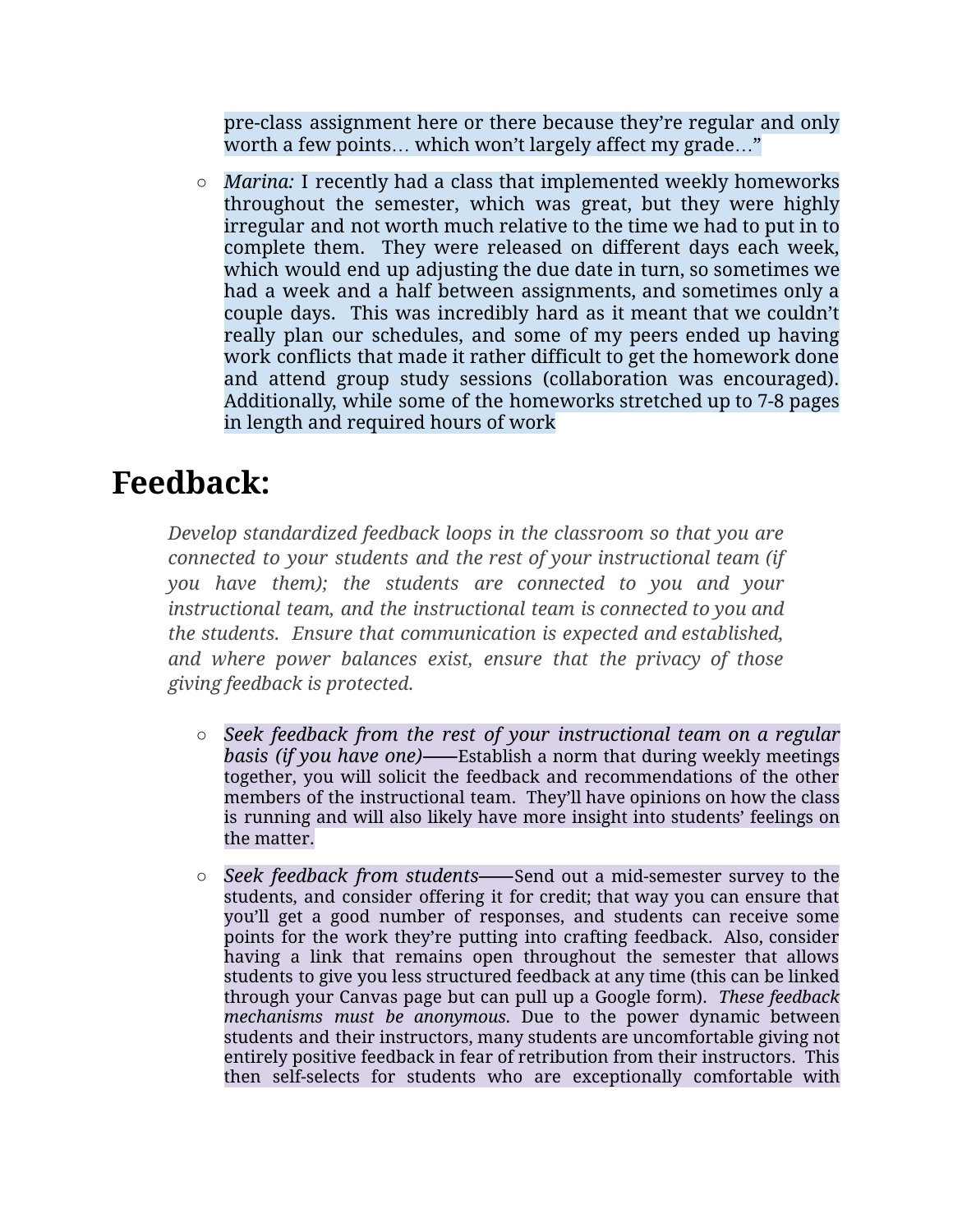you/don't have any constructive criticism regarding the course. Anonymity will fix this response bias.

- *Incorporate in-class feedback mechanisms-----*When solving problems with students during class, ask people to volunteer to share their thought process(es), which will give you some detailed insight into how at least some of the students are thinking about the concepts. Additionally, consider using clicker questions or Zoom polls to ask short questions and see what the majority of the class might still be confused about.
- *○ Utilize growth mindset oriented feedback in the classroom*⸺Instead of quickly telling students that they are wrong when they come to you with questions/worked problems, suggest instead that they may still have a misconception or misunderstanding that's influencing their thought process/problem solving. Work with students to then identify that misunderstanding and overcome it. Additionally, be sure to, even in grading schemes when possible, praise students for their efforts towards problem solving and award partial credit for work done that may not lead to a correct answer/result. The language you choose will have a large impact on your students.
- *○ Consider asking colleagues to sit in on a lecture every now and then to provide feedback to you*⸺Utilize your network of fellow experts to see what recommendations other instructors might have for you, particularly those who also teach/have previously taught the same course (and offer to do the same for others should they desire it). You are all great resources for each other, and know the nuances involved in running a course.
- Feedback is highly important to every aspect of the classroom as it allows all participating parties to grow and develop thereby achieving increased learning outcomes and a more welcoming environment. It also further strengthens relationships among participants in the classroom as it establishes channels of communication. It is important that students feel as though they have a voice regarding how they're doing in the course and what they need to see their goals met. It also benefits their learning to receive feedback on their progress within the course and where they might harbor misconceptions. For instructors, it's important to recognize where students feel their needs are not being met, and what might be done about that. There are plenty of times where the strategies we're implementing don't have the effect(s) we think they do and small timely modifications can make a big difference for students' success.
- *○ Michelle:* I often fear approaching my instructors for help I mostly don't even consider office hours because it feels too personal and I fear being perceived as an "imposter" in the class… Chat functions, discussion boards, surveys before and after a quiz, and spaces for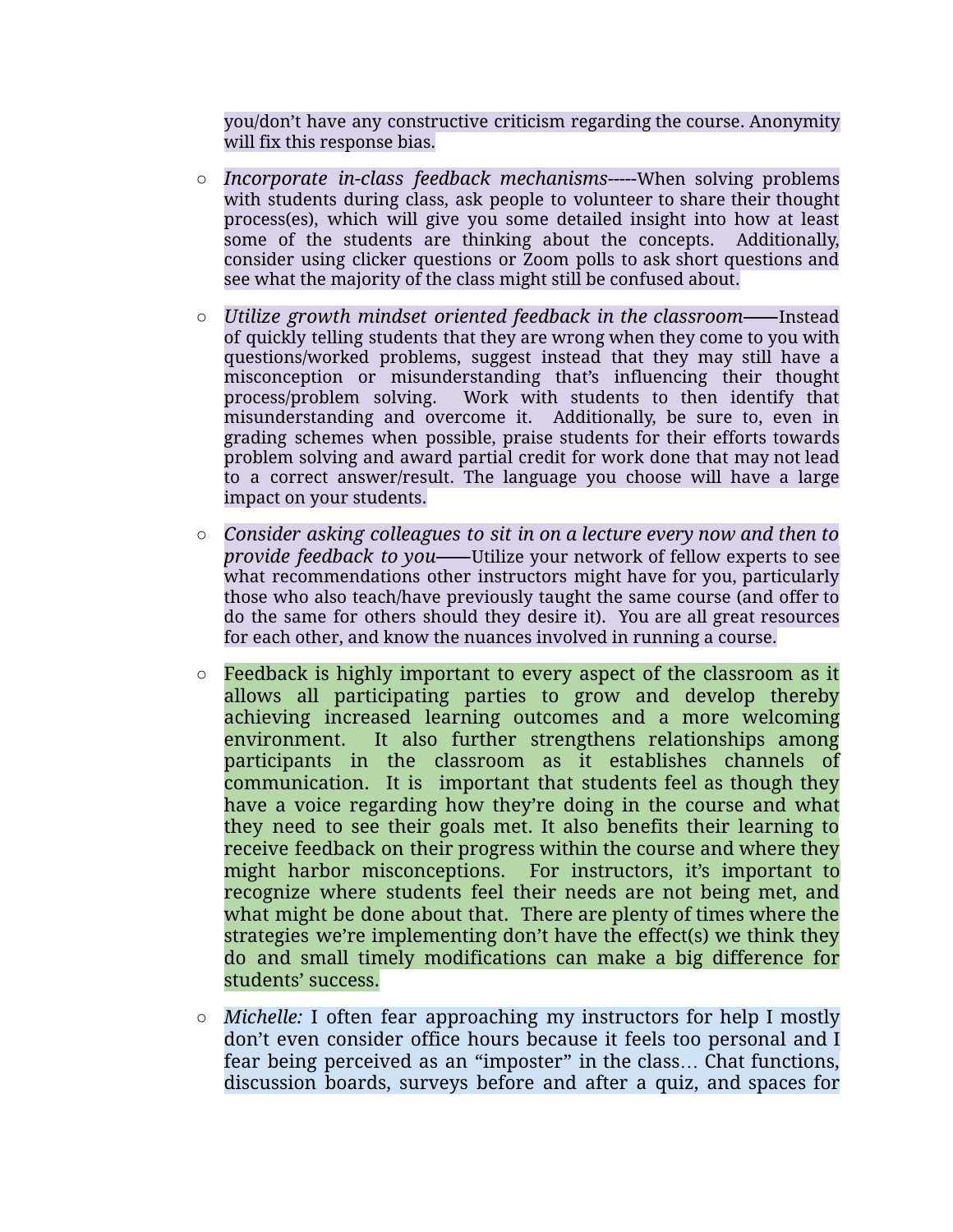collaborative learning makes me feel less alone in my struggles when instructors provide them.

### **Resources/Organization:**

*The course structure is crucial to student experiences and learning outcomes, as well as to a well-functioning course. Trying to make things as clearly outlined and accessible as possible, while also providing supporting resources for students, will help to develop a positive and welcoming environment that also reduces unnecessary stress for students, and ultimately also for you as an instructor.*

- *Utilize technology-based lecture formats*⸺(i.e. PowerPoint, Notability, etc.)
- *Upload notes and slides to your Canvas page*⸺(pre- and post-lecture forms)
- *Use partial notes or skeleton notes*⸺research has shown this approach significantly improves students' note taking and understanding of a course ([source\)](https://drive.google.com/file/d/1LEjVFeiGGdD-jz6E9Ey3udEZJGpaejEF/view?usp=sharing)
- *Make use of redundancy*⸺referring back to previous content helps students build connections.
- *Consistently remind students of University of Utah's resources*⸺ These include Online Tutoring, Tutoring Centers, Mental Health Resources, Research Involvement Resources, Scholarships, Center for Disability and Accommodations, Women's Center, LGBTQ Resource Center, General Opportunities, etc. Provide resources open to all students throughout the semester as you hear about them!
- *○ Ensure that you give clear instructions and incorporate regular outlines of lectures*
- *Implement small group learning*⸺When running group work in the course, keep the groups to 3-4 people in order to promote better group dynamics. Larger groups tend to become chaotic and/or can more easily allow some people to become particularly dominant or silent while smaller groups tend not to have great participation from and discussion amongst students.
	- Consider starting group work with students individually looking over the question before breaking out into groups (5-10mins). This can allow students to have an initial understanding and build an immediate response to approaching the problem, lessening the effects of an unbalanced group dynamic.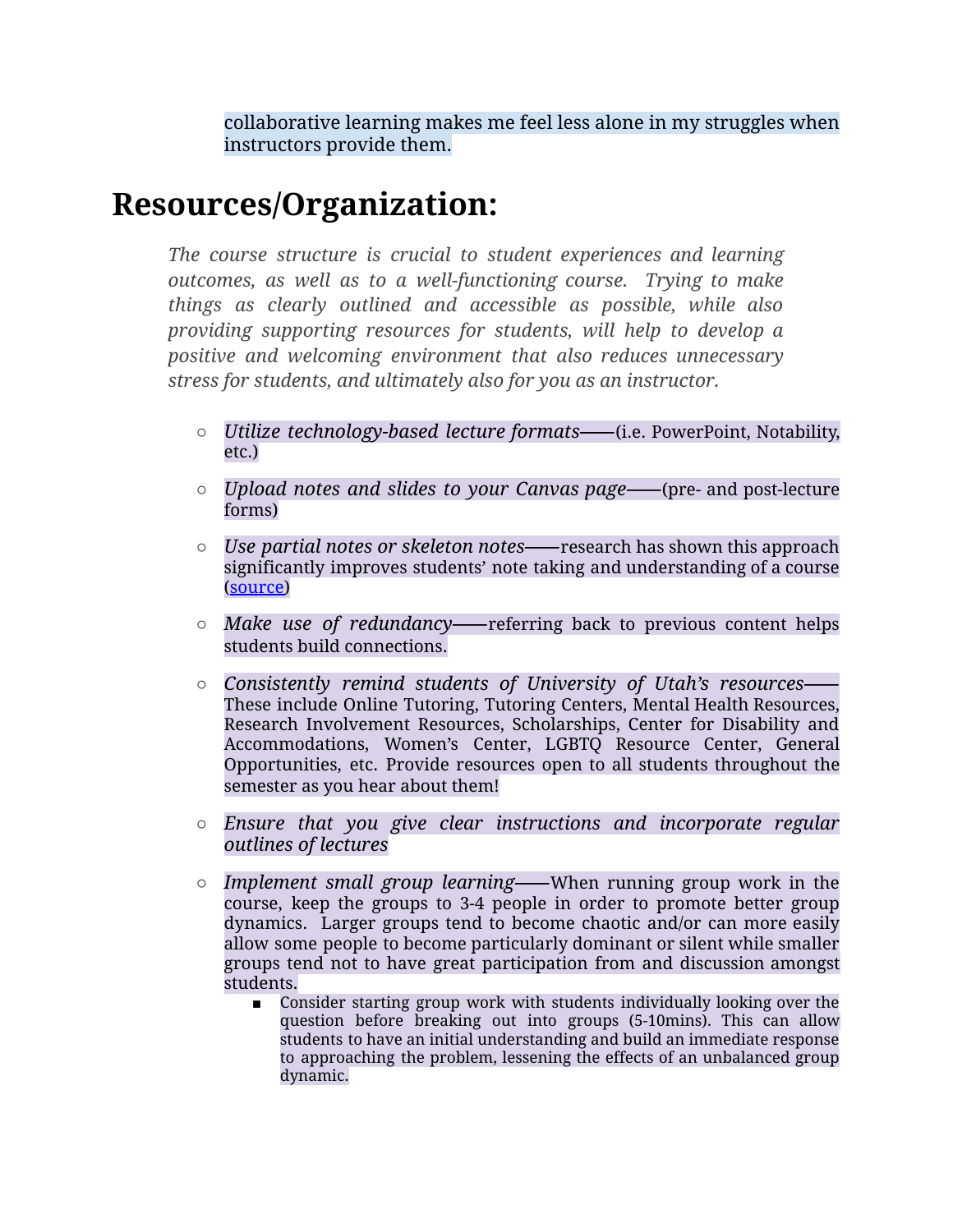- *○ Have breaks during class*⸺This allows you to give students mental breaks, ensuring that they'll be more able to continue focusing on the lecture, and accommodates students who, for physical or psychological reasons, may need to get up and move around. Additionally, this is a great time for you as an instructor to solicit spontaneous questions from students or even more casually interact with your students and build a relationship that way.
- Working through a lens of UDL [\(Universal](https://drive.google.com/file/d/11oW77YB-3QwNuP5PhqNsLLqtORQufL3g/view?usp=sharing) Design for Learning), proactively providing accessibility (in its different forms) will benefit all students.

### **Diversifying Voices in STEM:**

*Though it may be the narrative that has traditionally existed in STEM fields, STEM is not 'pure', not unbiased, not born through the European Scientific Revolution, and is not practiced by one homogenous group of people. One of the very interesting things about STEM is how different approaches to the same problem can lead one to the same conclusion/result, or can lead to different complementary results, but many students do not realize this (at least when they're first starting out on their STEM path). Highlight different problem solving methods, and the different people and cultures that have contributed to our current practices of STEM.*

- *○ Introduce Non-Traditional Scientists*⸺include scientists in your lectures that are not spoken about in the text in order to create visibility for students that are not white or male.
- *○ Highlight Scientists that Identify as Part of a Celebratory Month/Day*⸺these range from PRIDE month, Autism Awareness, Black History Month, etc.
- *○ Include Diverse Approaches/Ways to do STEM*⸺Mathematics (for example) can be interpreted many different ways. Graphical representations have been introduced that go beyond the cartesian coordinate system. There are generally numerous ways to approach a problem and problem solving that should be acknowledged and recognized, as well as different approaches to science itself (not just the eurocentric Scientific Method that has been standardized).
	- *■* NOTE: We understand this can be time consuming to realistically implement, consider hearing from other instructors/colleagues
- *○ Implement mechanisms that accommodate for ELLs* (English Language Learners)——this can include offering the option for students to write papers in the language that they're most comfortable with, and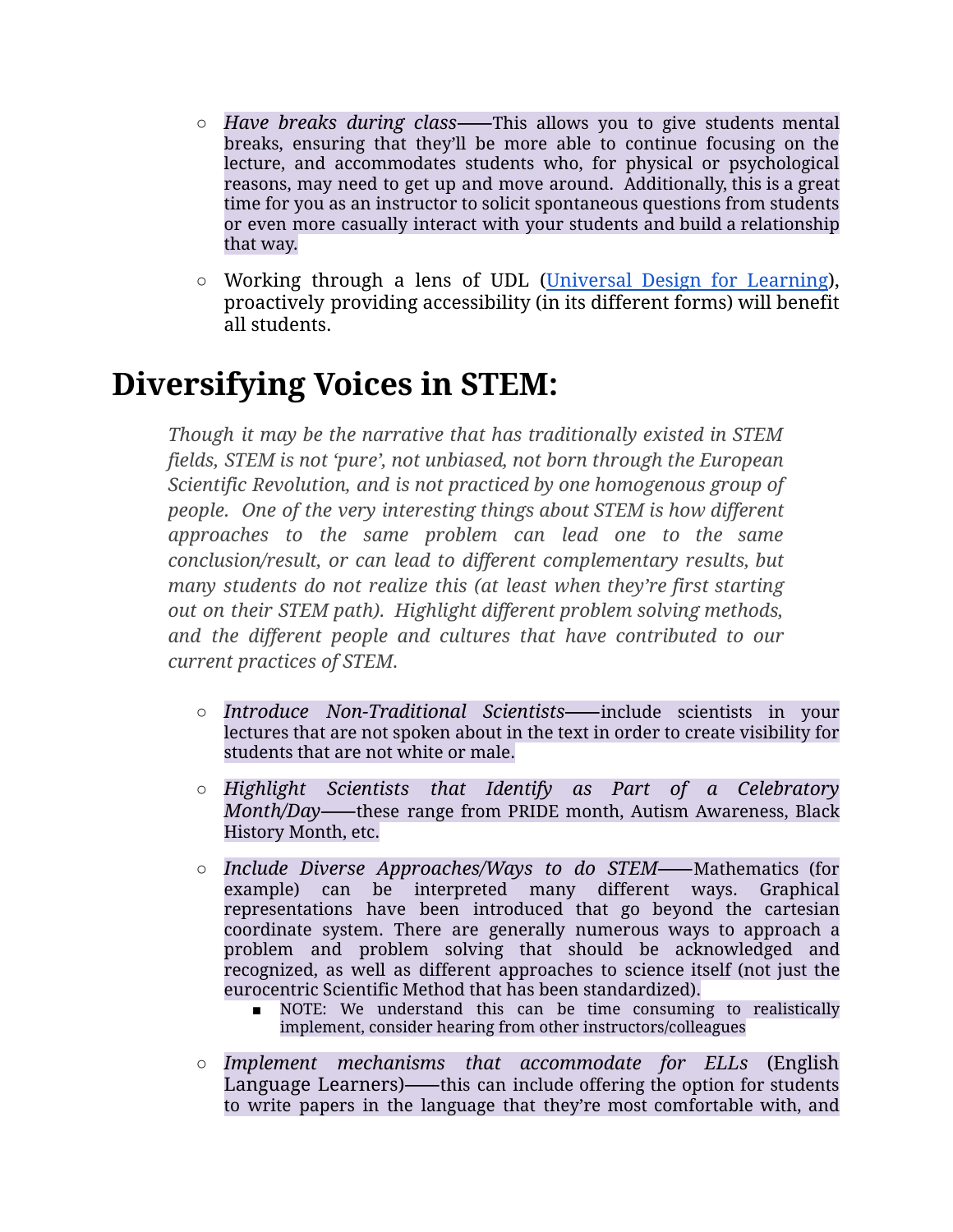you can then translate for them (this is made even easier if you're allowing students to submit assignments online). Provide visual representations of topics when possible that can be generally understood without complex language.

*○* Increasing the visibility of non-traditional STEMicists and highlighting the work of those that came before the most visible (and traditionally white male) researchers both reinforces that STEM can be done not just by one specific group of people, but can also make your students who might be considered non-traditional feel seen and encouraged. Additionally, incorporating mechanisms to support ELLs and presenting diverse methods of doing STEM increases accessibility in your classroom as it will allow ELLs to more fully engage with what is happening and recognizes that some methods of presentation don't make sense to every student.

#### *Post-COVID specifically*

- Technology-based lectures (i.e. PowerPoint slides, notes on a tablet, etc.)
	- **○ Importance:** this typically results in more readable lecture materials that you can save for your own use and student use later on. Additionally, it provides a good mechanism for blending in person and virtual learning, allowing students to easily view and follow the lecture materials regardless of how they're attending their classes
	- **○ Incorporate educational technologies:** PhET simulations (for example)
- Record lectures
	- **○ Importance:** this is incredibly useful for students for a number of reasons. It allows them to easily study from the material that you yourself actually cover in lecture, and go back and view the minutiae that they might have missed the first time around, and allows students to easily cover lecture material if they have to miss a day in class (for whatever reason, we all know these can be numerous and incredibly valid)
	- **○ Flipped classrooms (if unable to record lectures, or just in general):** two-types - all content material ahead of time with only worked problems in class or have content overview ahead of time with lectures in class still
- Post slides (pre-filled and post-filled)
	- **○ Importance:** This provides good organized study material for students to refer back to as they're preparing for assessments and the like. Additionally, it allows students who may have missed a day to go back and see what was presented, and can allows students who have a harder time following lectures to prepare for what they will see in class
	- **○ Have basic outlined notes to start, then the complete to end**
- Allow students to submit most assignments online (via Canvas, Gradescope, etc.)